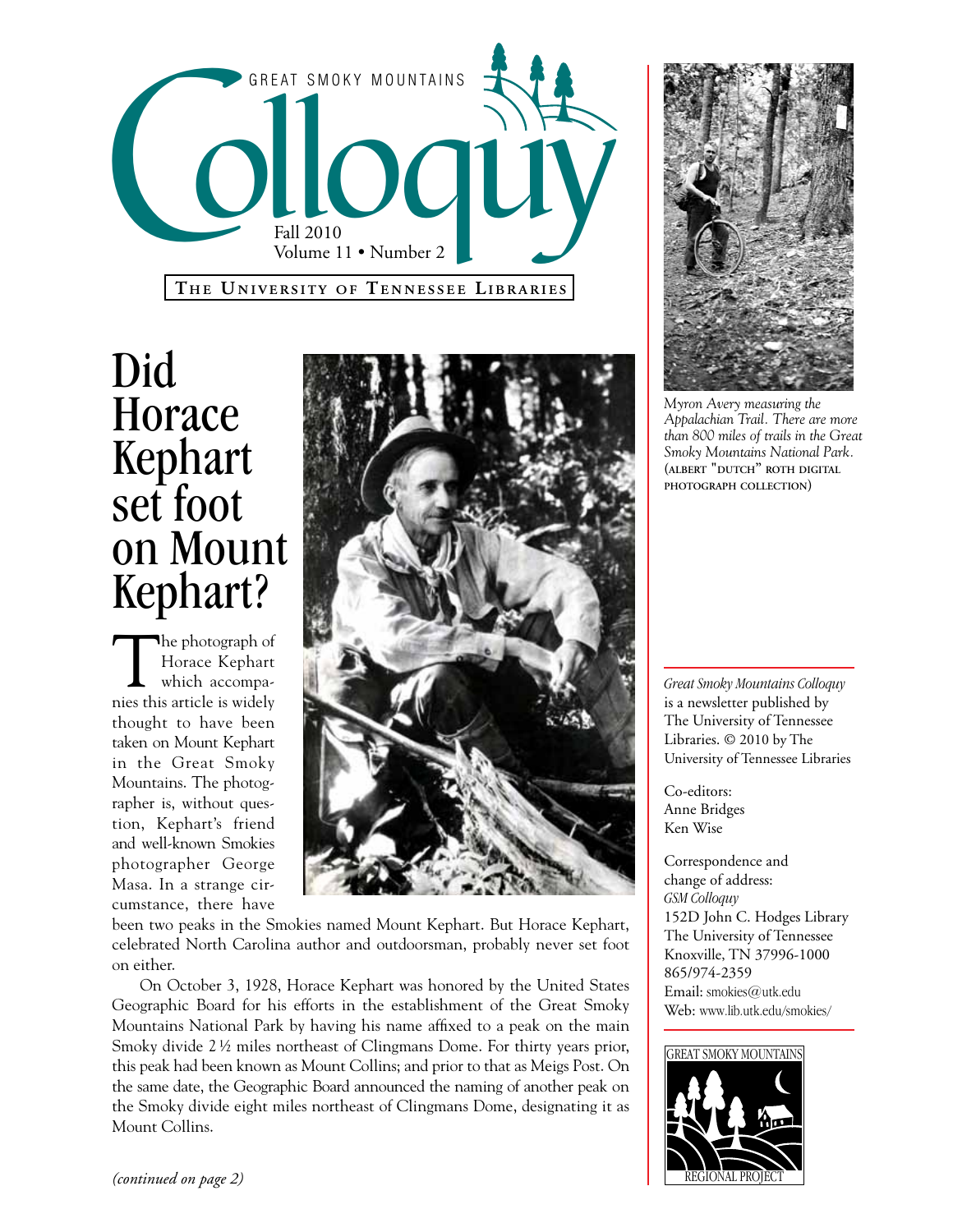On Sunday June 9, 1929, Charlie Conner, a native Smoky mountaineer, accompanied an exploration party sponsored by the *Asheville Times* three miles southwest along the Smoky divide from a base camp at Indian Gap to the recently-named Mount Kephart. The occasion for the trip was to place a marker commemorating the Geographic Board's decision to officially name the peak in honor of Horace Kephart. Six days later, Conner led the *Times* party northeast along the divide to the newly named Mount Collins. Their immediate destination was a ridge on the north face of Mount Collins known as the Jump-Off, a remarkable vantage point that affords the traveler a superb view east along the meander of the Smoky divide as far as Mount Guyot.

From the Jump-Off, the *Times* party could gaze along the Sawteeth, a section of the Smoky divide that gets its name from the jagged little peaks that line the narrow ridgeline at fairly regular intervals of about fifty yards. The peaks range in various heights from a few feet to nearly a hundred. Early travelers who managed to reach the Sawteeth remarked that it was practically impossible to climb over the "teeth," making it necessary to go below them along steep cliffs. Loose slate and crumbling rocks made climbing the ridge perilous. The mountain drops off almost perpendicular in many places for hundreds of feet on both sides. In short, the Sawteeth stood as a formidable barrier to anyone attempting to approach Mount Collins from the east.

 Charlie Conner, who had some familiarity with this part of the Smokies, advised the *Times* party against attempting the Sawtooth from the west, recommending instead an approach from the vicinity of Enloe Creek. Under Conner's guidance, the party traveled for two days to an old camp on Enloe Creek only to find it occupied by Horace Kephart, who had arrived the day before. They found Kephart sitting comfortably under a beech tree smoking. He explained that he felt lazy and contented. "I like to sit around camp like this," he said. "What little inspiration I get comes to me on minutes like this." Encamped with Kephart was his friend, photographer George Masa.

*Abrams Creek. The mouth of Abrams Creek has the lowest elevation in the Smokies, 840 feet.* **(thompson brothers digital photograph collection)**



*Little Greenbrier Cemetery and School. There are 170 documented*  cemeteries in the Smokies. (ALBERT "DUTCH" ROTH DIGITAL PHOTO**graph collection)**

In the evening all gathered around Kephart's campfire exchanging stores of adventures in the mountains. Kephart confessed that he had never been to Mount Kephart but was hoping to go later in the summer. Moreover, he had not been on the Smoky divide at any point as far east as Mount Collins, but was planning to visit Mount Guyot within the next few days.

On Wednesday, June 19, George Masa, his guide Walter Beck, and camera-bearer Emmitt Reagen attempted to reach the Sawteeth from Enloe Creek. After becoming confused and straying off onto Hughes Ridge, the three lost considerable time and returned to camp without reaching their destination. As a result of the difficulty, Masa concluded that this was not a suitable route for Kephart, then 67 years old, to reach the Sawteeth. Kephart and Masa broke camp the next day, announcing their intention of proceeding to Three Forks and from there to Mount Guyot. Before leaving Enloe Creek, Masa mentioned the possibility of later trying the Sawteeth from Bradley Fork.

Despite skepticism and warning from Beck on the danger of the proposed route, the *Times* party attempted on the next day to assault the Sawteeth by the same route Masa had attempted and failed. They managed to advance as far as Laurel Top. Then, late in the day they turned down into North Carolina. After spending the night in the balsam zone, the party started back toward Enloe Creek, passing on the way an old camp near Bradley Fork which Conner identified as the Washout Branch Camp.

On Tuesday, June 25, the *Times* party broke camp at Enloe Creek and ventured nine miles to Three Forks, a well-known camp occasionally used as a base from which to attempt Mount Guyot. They found the camp crowded with a party of surveyors, but nothing of Kephart and Masa. If Masa had surmised that the Sawteeth from Enloe Creek was out of the question for the 67-year old Kephart, he may well have been convinced that Mount Guyot from Three Forks would be equally daunting and thus abandoned the camp.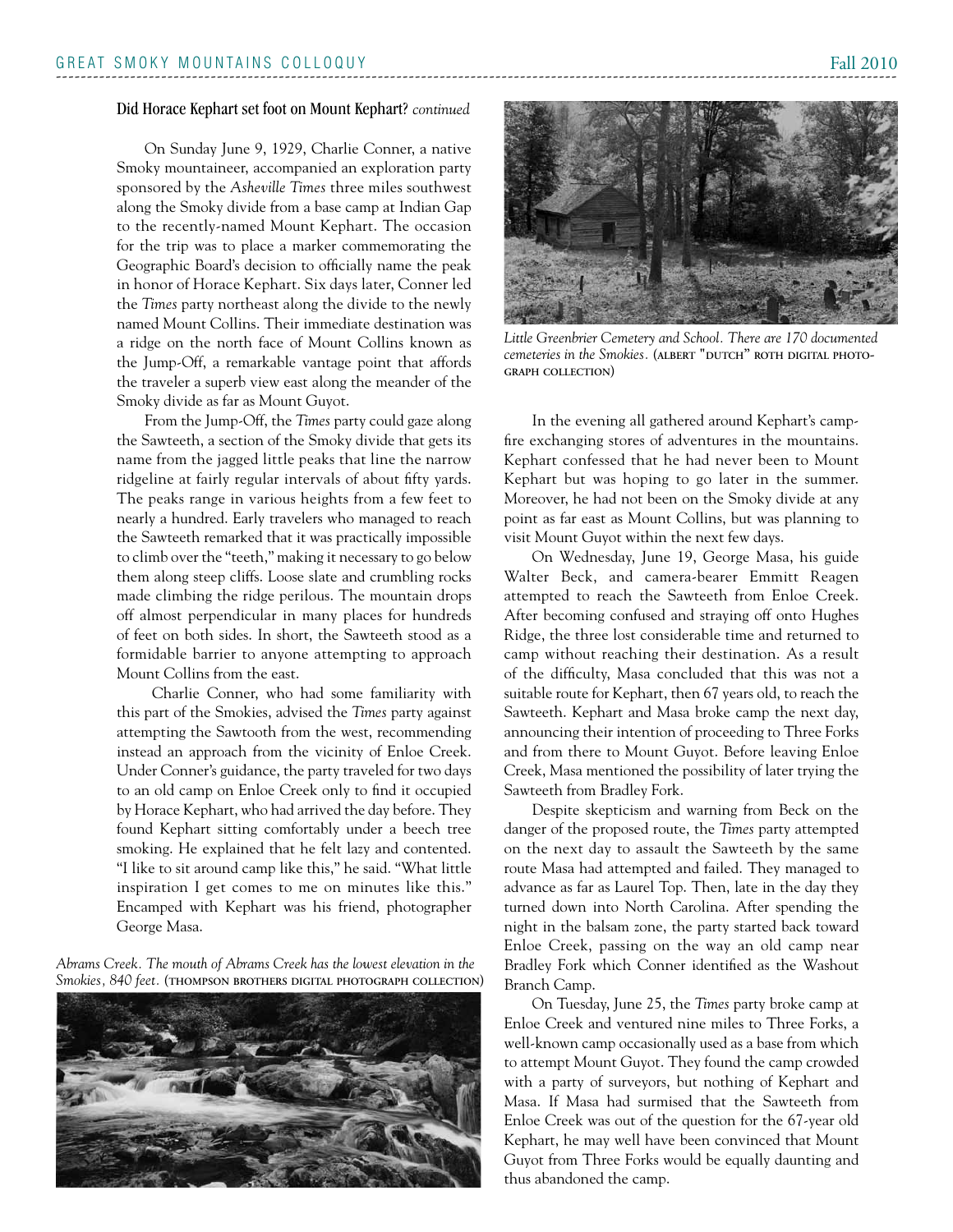Fall 2010

What is known, however, is that later in the year Charlie Conner returned to the Washout Branch Camp accompanying Kephart and Masa. Conner had been retained to lead the two men to the Sawteeth by the route that the *Times* party had descended. In an interview several years afterward, Conner mentioned that he and Masa climbed to the Sawteeth from the Washout Camp but Kephart did not accompany them. The two men apparently traveled west toward Mount Collins. The only other record of the trip is photographs taken by Masa of two wooden tombstones of ancient origin which he identified as being in the vicinity of a rocky protrusion later known as Charlies Bunion. When Conner and Masa returned to the Washout Camp, the guide gave an account of their trip to Kephart, who had remained behind.

By the end of 1929, it was clear that Horace Kephart had yet to visit either Mount Kephart or Mount Collins. By April 2, 1931, Kephart was dead, killed in an automobile accident. During the interim, controversy with North Carolinians over the naming of Mount Kephart forced the Geographic Board to consider restoring the name Mount Collins to its original place at Meigs Post. In January 1931, and "under the terms of a joint agreement between authorized representatives of North Carolina and Tennessee, approved by Mr. Kephart," the name Mount Kephart was transferred to the peak eight miles northeast of Clingmans Dome and the name Mount Collins restored to the peak 2 ½ miles from the Dome.

If Kephart visited his namesake during the year prior to his death, it would therefore have been to the peak 2 ½ miles northeast of Clingmans Dome, the current Mount Collins. But there is no evidence that he ever ventured there. If he had the strength and stamina at his age to visit the peak eight miles northeast of Clingmans, the current Mount Kephart, he would have done so without the assistance of Charlie Conner who did not return to this part of the Smoky divide until several years afterward. There is no evidence that he made this hike either.

Whether before or after the Geographic Board exchanged the place names, it is unlikely that Horace Kephart ever set foot on a peak in the Smokies named Mount Kephart. And thus the setting of George Masa's photograph of Horace Kephart remains a mystery.

"Mountains Hold Secret of Lost Graveyard," *Knoxville Journal*, June 13, 1935.

"After Ten Years, 'Charlie' Visits 'Charlies Bunion'," *Knoxville Journal*, April 1, 1941.

## "Tales from the Woods"



I n the late 1950s, Albert "Dutch" Roth compiled a journal entitled "Tales from the Woods," documenting his many years hiking with the Smoky Mountains Hiking Club, an organization that he helped found in 1924. The journal is filled with reports of individual hikes, details on the formation of the Appalachian Trail, and general hiking advice, all illustrated with drawings and photographs, mostly taken by Dutch himself. In the early years, the hiking and camping were rough. The trails were either ill-formed or non-existent and even getting to the trailhead could be a challenge. Typical of Roth's humorous and understated entries is this one entitled "Cold and Cloudy":

In June 1929, one of my Buddies and I started on a hike to Clingmans Dome, highest peak in the Smokies. We left town early Saturday morning and drove as far as we could into Cades Cove, then we started hiking. The more we hiked the colder it got. The atmosphere got so cloudy, that we couldn't even see the mountain, let alone climb it. But we knew it was still there somewhere. However, the weather got so cold that we were forced to stop at a logger's hut about a mile from the top of Gregory Bald. There we remained over night. This old hut wasn't the Ritz by any means, but it sure looked good to us. Just roll up in a blanket, use a boot for a pillow and you will be surprised how well you can sleep, after being in the cold all day. The next day we came back to our cars.

The journal joins the Roth photographs as part of the University of Tennessee Digital Library. Christina Hewgley, a graduate student in UT's School of Information Sciences, digitized the journal as part of a practicum experience, under the guidance of the Smokies Project directors and the staff of the Digital Library The original journal, a gift from the Roth family, is part of a larger collection of Roth photographs and documents in the UT Libraries' Special Collections. You can find the links to both the journal and the photographs at: http://www.lib.utk.edu/ digitalcollections/gsm.html. For more on Dutch Roth, his journal, and photographs, see: Don Williams, "The Life, Legs, and Legacy of Photographer Albert "Dutch" Roth." *Smokies Life Magazine*, v 4, no. 1 (2010): 20-33.

*Whenever we speak of the good old days, or times that we used to know, it brings back memories of the good times that we had then, of the days when we really hiked with no trails or paved roads to go over... Like many an explorer, and being hiking enthusiasts, we wanted to see what was in those mountains and why. So on* 

**Recommended hiking equipment. From "Tales from the Woods."**

*December 11, 1924, eight of us went on our first hike as a club.*

From "Tales from the Woods." Dutch Roth writing about the impetus for the founding of the Smoky Mountains Hiking Club.

**REFERENCES** 

*Sixth Report of the United States Geographic Board 1890 to 1932*, Washington D.C. 1933.

<sup>&</sup>quot;*Times*' Explorers Tell Experiences in Great Smokies," *Asheville Times*, July 5 - July 21, 1929.

<sup>&</sup>quot;Smoky Peak, Charlies Bunion, Got Name in 1929, but Charlie Had Nary a Bunion," *Knoxville Journal*, June 5, 1938.